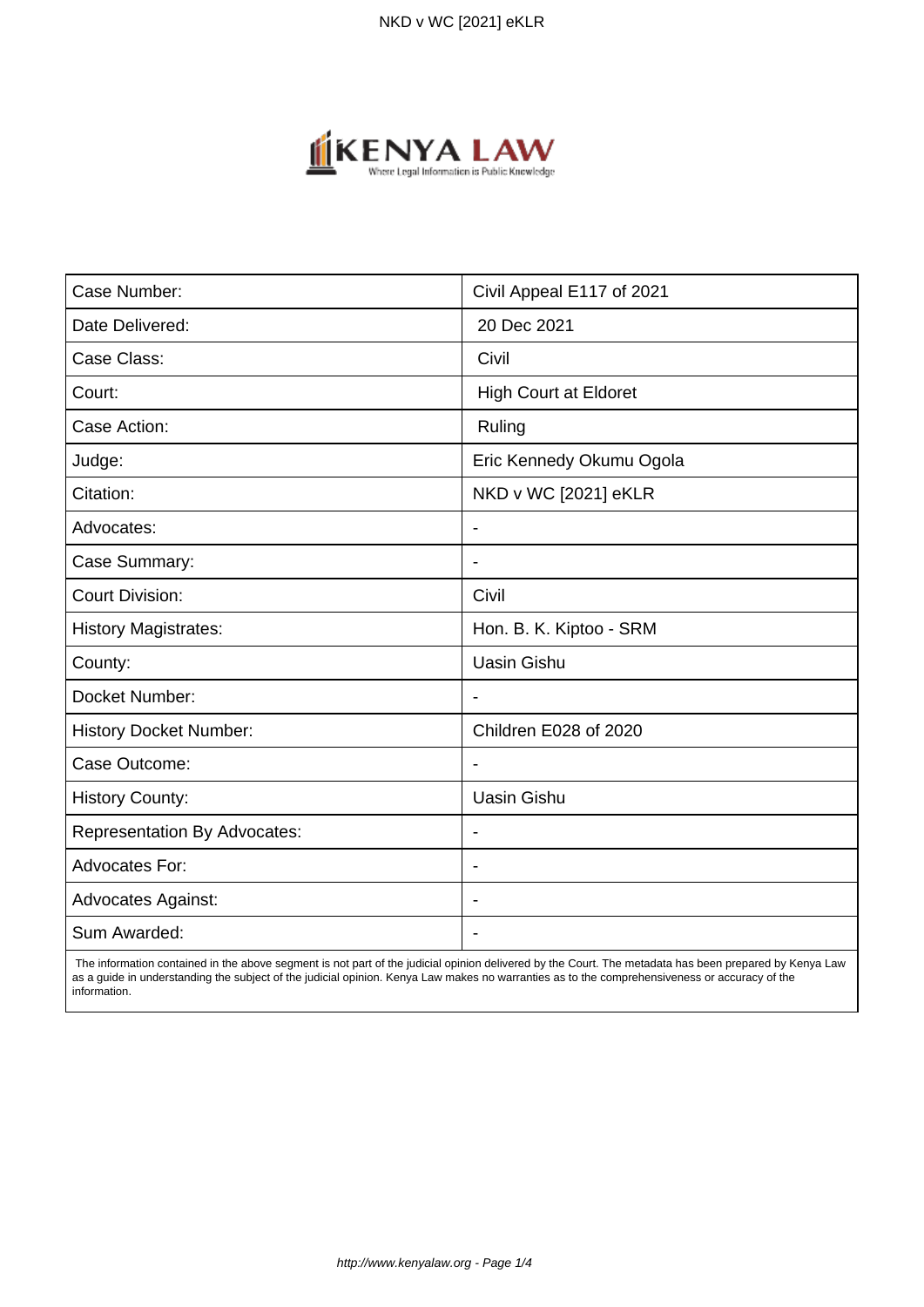# **REPUBLIC OF KENYA**

# **IN THE HIGH COURT**

# **AT ELDORET**

#### **CIVIL APPEAL NO. E117 OF 2021**

### **IN THE MATTER OF PF (suing through father and next friend)**

**NKD...............................................................................................................................APPELLANT/APPLICANT**

# **VERSUS**

**WC...................................................................................................................................................................RESPONDENT**

*(Being an appeal from the Judgement of Hon. B. K. Kiptoo SRM in Eldoret Children No.E028 of 2020)*

### **RULING**

#### **INTRODUCTION**

1. Before me for determination is the Applicant's Notice of Motion application dated 29<sup>th</sup> September 2021. The application primarily seeks an order for stay of execution of the judgment dated  $22<sup>nd</sup>$  September, 2021 made in CMCC No. E028 of 2020.

2. The application is premised on the grounds on the face thereof and the Supporting Affidavit of NKD sworn on 29<sup>th</sup> September, 2021 in which he deposed that judgment in Eldoret Children Cause Number E028 OF 2020 was delivered on 22<sup>nd</sup> September, 2021 in favour of the Respondent. The Applicant being aggrieved and dissatisfied by the said judgment, lodged an appeal, being Eldoret Civil Appeal No. 117 of 2021.

3. The Applicant's Advocate on record has requested for certified copies of judgment and typed proceedings for purposes of preparing the record of appeal. According to the Applicant the appeal herein raises triable issues of law and facts with overwhelming chances of success.

4. The Applicant is apprehensive that the Respondent may execute the judgment any time thus rendering the appeal nugatory. The Applicant further contends that if stay of execution is not granted substantial loss will be occasioned to the minor herein.

5. The Applicant contends that it is in the best of the minor that the application be allowed pending the hearing and determination of the appeal as the minor is at the risk of being removed from the custody of the Applicant and be taken into the custody of the Respondent where she was defiled severally.

6. It the Applicant's contention that the minor is at risk of further harm as the perpetrator who committed the heinous act against her is at large and her security is not guaranteed while in the custody of the Respondent.

7. The Applicant prayed that this application be allowed as prayed as no prejudice will be occasioned upon the Respondent if the orders sought herein are granted.

8. The application was however opposed by the Respondent who vide her Replying Affidavit sworn on  $18<sup>th</sup>$  October, 2021 averred that the Appellant in total disregard of the orders of court, escaped with the minor on  $22<sup>nd</sup>$  September, 2021 immediately after the judgment was read.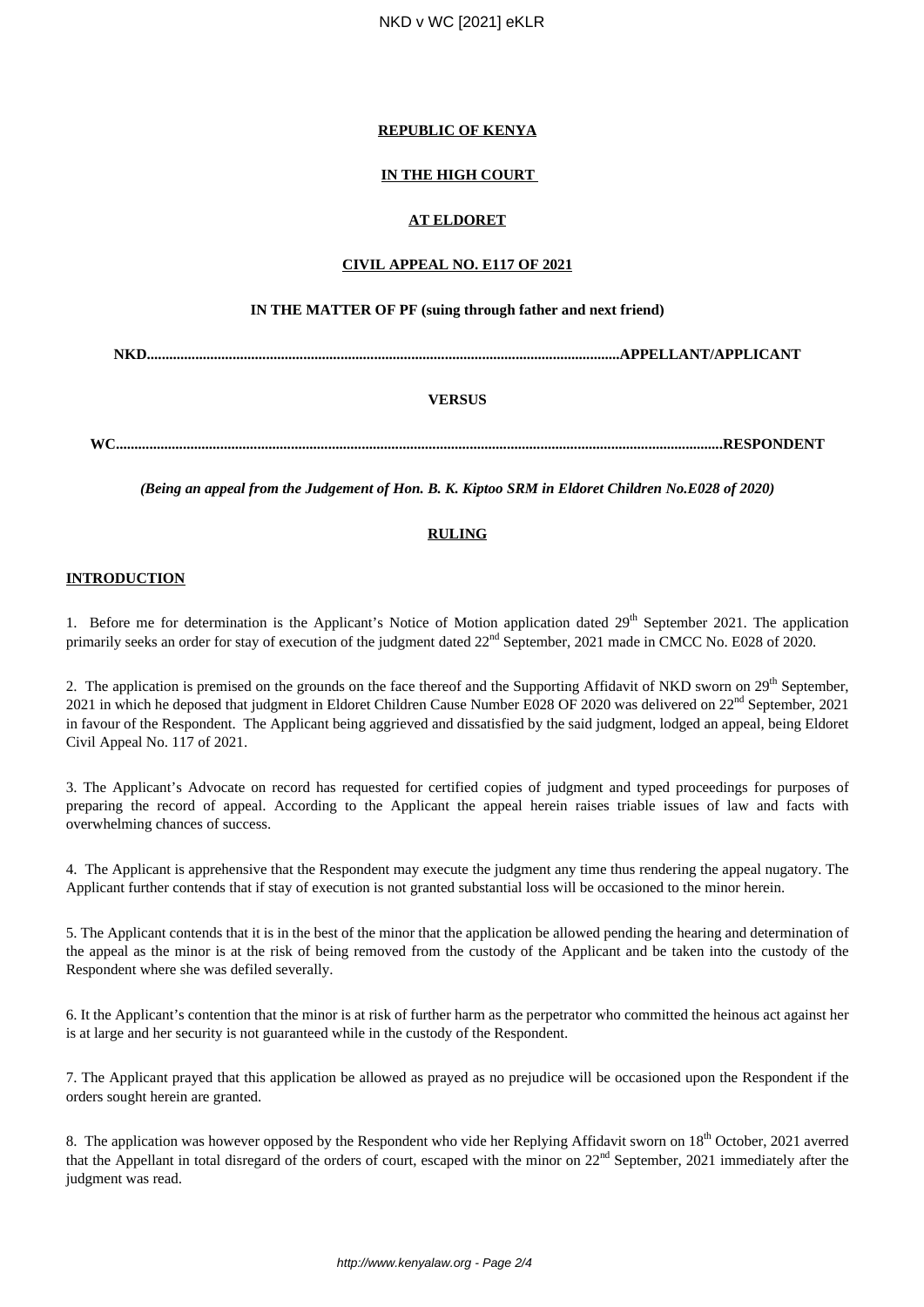### NKD v WC [2021] eKLR

9. The Respondent contends that the Applicant herein does not have the best interests of the minor as he has removed her from school even before she did her end term exam. The Respondent contends that the Applicant has been denying her access to the minor since  $5<sup>th</sup>$  August, 2020 when he took the minor from her.

10. The Respondent denies the averments by the Applicant that the minor was ever defiled while in her custody. The Respondent contends that the minor is of tender age and therefore should be in her custody.

11. The Respondent urged this court to dismiss the application with costs.

#### **DETERMINATION**

12. I have carefully considered the application, the affidavits and the submissions filed as well as the authorities relied upon, and find that the only issue for determination is whether the Applicant has met the conditions for grant of stay of execution pending appeal.

13. The principles guiding the grant of a stay of execution pending appeal are well settled. These principles are provided under Order 42 rule 6(1) and (2) of the Civil Procedure Rules which provides as follows:

*"(1) No appeal or second appeal shall operate as a stay of execution or proceeding under a decree or order appealed from except in so far as the court appealed from may order but, the court appealed from may for sufficient cause order stay of execution of such decree or order, and whether the application for such stay shall have been granted or refused by the court appealed from, the court to which such appeal is preferred shall be at liberty, on application being made, to consider such application and to make such order thereon as may to it seem just, and any person aggrieved by an order of stay made by the court from whose decision the appeal is preferred may apply to the appellate court to have such order set aside.*

*(2) No order for stay of execution shall be made under subrule (1) unless –*

*(a) the court is satisfied that substantial loss may result to the applicant unless the order is made and that the application has been made without unreasonable delay; and*

*(b) such security as the court orders for the due performance of such decree or order as may ultimately be binding on him has been given by the applicant."*

14. Beyond the requirements of **Order 42,** this being a matter concerning children, the Court is enjoined by the Constitution of Kenya 2010 and of the Children Act, to consider the best interests of the Children. The Constitution of Kenya 2010 provides at **Article 53(2)** that:

#### *"A child's best interests are of paramount importance in every matter concerning the child.*

The Children Act elaborates further at **Section 4(3)** that:

#### *"In all actions concerning children, whether undertaken by public or private social welfare institutions, courts of law, administrative authorities or legislative bodies, the best interests of the child shall be a primary consideration."*

15. On the issue of substantial loss, the Appellant/Applicant, asserted that this being a matter concerning a child, the guiding principle is the best interests of the child. He argued that the minor is at the risk of being removed from his custody and taken into the custody of the Respondent herein where she was defiled severally. He further argued that the minor is at risk of further harm as the perpetrator who committed the heinous act is still at large and her security is therefore not guaranteed while in the custody of the Respondent. On her part, the Respondent denied that the minor has been defiled while in her custody.

16. The case before Court involves the custody of a minor rather than a money decree. Reference to substantial loss must be